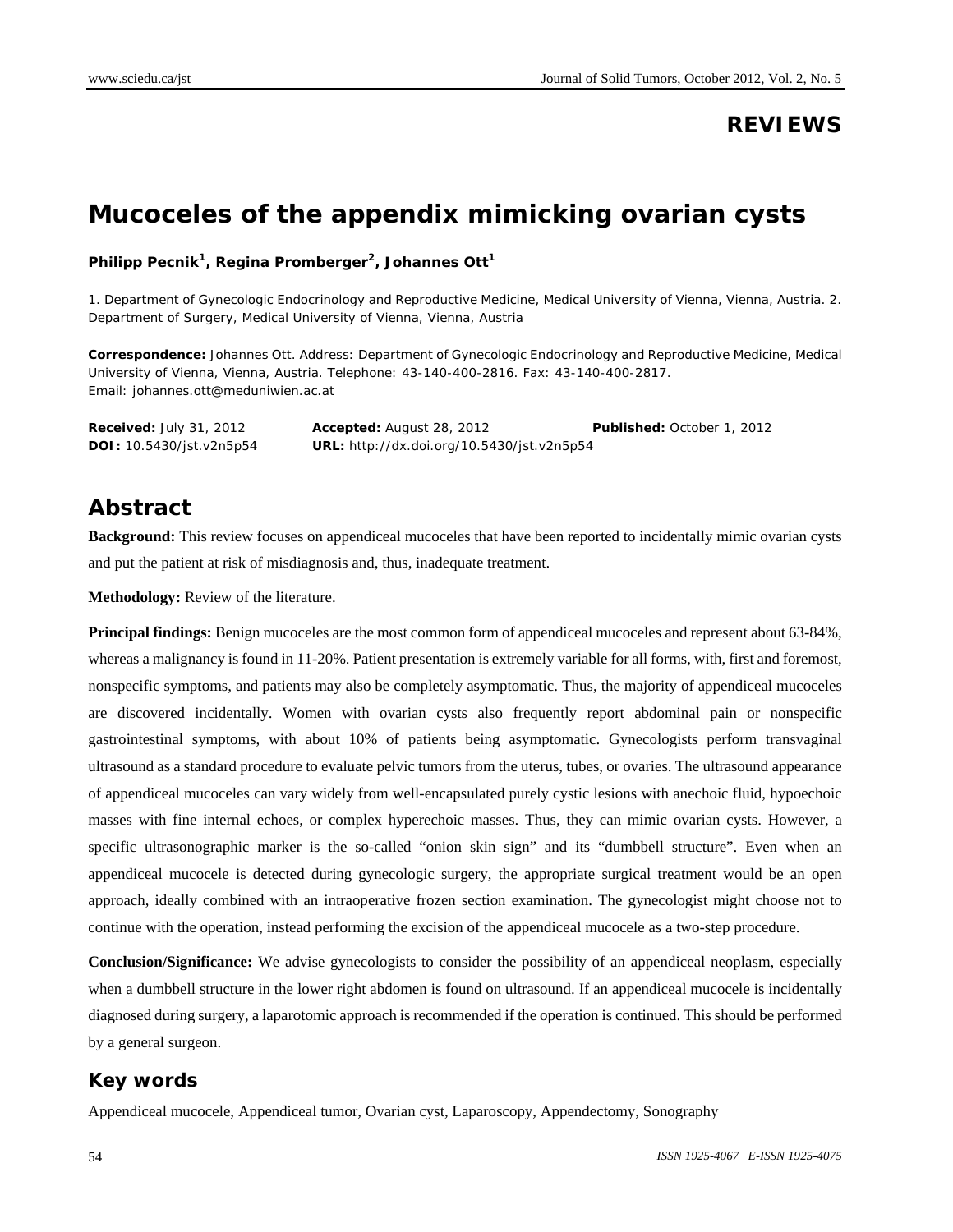## **1 Epidemiology**

Tumors of the appendix are infrequent, with an incidence of up to 2%, and when they are found, it is almost always during a routine appendectomy  $\begin{bmatrix} 1 \\ 2 \end{bmatrix}$ . Tumors of the appendix include leiomyomas, neuromas, lipomas, carcinoids, adenocarcinomas, and mucoceles among others <sup>[3]</sup>.

This review focuses on appendiceal mucoceles that have been reported to incidentally mimic ovarian cysts and put the patient at risk for misdiagnosis and, thus, inadequate treatment in the course of gynecologic surgery. Based on data from pathologic specimens, appendiceal mucoceles are rare conditions, with an incidence of approximately 0.07% to 0.3% <sup>[4-6]</sup>. Concerning etiology, fecaliths may cause an acute luminal obstruction with secondary infection, thereby presenting as appendicitis, while hyperplasia or appendiceal tumors of the proximal lumen are long-term processes that may lead to mucocele formation rather than an acute inflammation. The etiology of the obstruction may not be apparent pre- or intraoperatively. Postoperative histology, however, usually resolves the obstructive etiology [5].

# **2 Methodology**

We searched Medline and EMBASE (search date: June 1st 2012; search terms: "mucocele" and "appendix" and/or "ovarian cyst") to identify case reports, case series, cohort studies, and reviews, reporting appendiceal mucoceles that mimic ovarian cysts and general information on the epidemiology, histopathology, diagnosis and therapy of appendiceal mucoceles. Studies were included if they were published as complete reports in English. Bibliographies of studies were searched for relevant citations.

## **3 Histopathologic aspects**

There are four different subgroups of mucoceles, defined on the basis of their histologic characteristics. An overview is provided in Table  $1^{[5, 7-9]}$ . The first type, a simple retention cyst, is characterized by normal histology and mild luminal dilatation that rarely exceeds more than  $2cm$  in diameter  $[10]$ .

| <b>Appendiceal tumor</b>                             | <b>Histological signs</b>                                                                |  |
|------------------------------------------------------|------------------------------------------------------------------------------------------|--|
| Retention cyst / simple mucocele / simple<br>ectasia | The mucosal lining in this group is either normal or may contain inflammatory cells.     |  |
|                                                      | Proximal obstruction is usually caused by a fecalith, leading to distention of the lumen |  |
|                                                      | with mucous. Most presentations are consistent with acute appendicitis.                  |  |
| Mucosal hyperplasia                                  | Benign hyperplasia of the cells lining the appendix denotes obstruction of the proximal  |  |
|                                                      | appendix. The course is usually insidious due to the chronic nature of the obstruction.  |  |
| Cystadenoma                                          | Adenomatous epithelial lining of the appendix with either focal or diffuse conversion    |  |
|                                                      | of the appendiceal mucosa into neoplastic epithelium The mucosal lining of               |  |
|                                                      | cystadenomas is identical to adenomatous polyps and papillary adenomas of the colon.     |  |
|                                                      | Cystadenomas usually present as a chronic non-infectious process.                        |  |
| Cystadenocarcinomas                                  | An invasive adenocarcinoma causes obstruction of the lumen. Stromal invasion by          |  |
|                                                      | neoplastic cells distinguishes cystadenomas and cystadenocarcinomas.                     |  |

|  | Table 1. Histologic subgroups of appendiceal mucoceles |  |
|--|--------------------------------------------------------|--|
|  |                                                        |  |

A diameter over 2cm increases the likelihood that the cyst is one of the other three types of mucoceles [10]. The second subgroup, accounting for 5-25% of mucoceles, is also characterized by mild dilatation of the appendiceal lumen, but regions of hyperplastic epithelium are found in histologic specimens [11].

*Published by Sciedu Press* 55 Benign mucoceles, the third and most common form, represent about 63-84% of all appendiceal mucoceles. The lumen is distended by up to 6cm in diameter, and the epithelium is similar to villous adenomas and adenomatous polyps with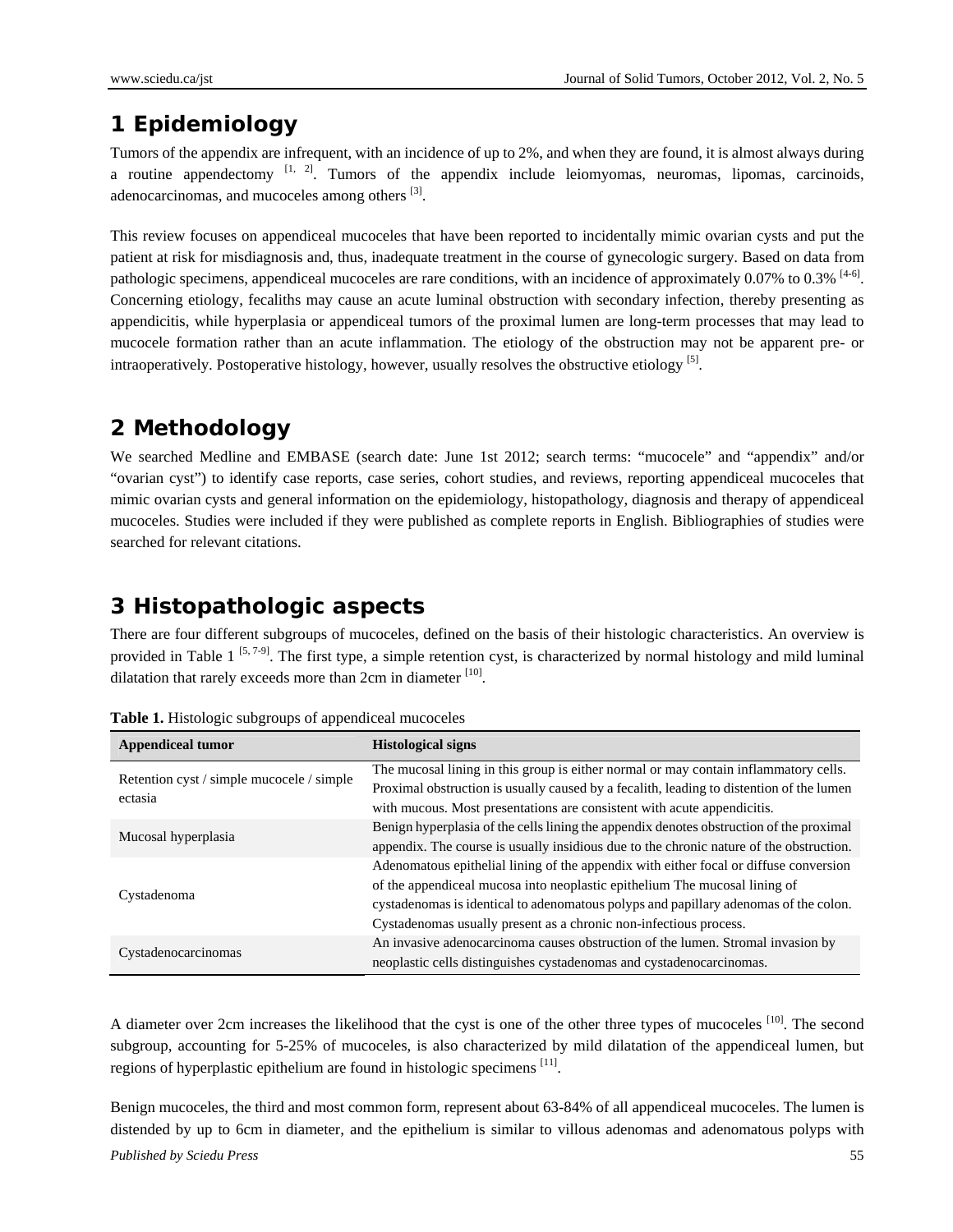low-grade dysplasia, as found in the colon  $[10, 11]$ . In mucinous cystadenomas, spontaneous rupture of the appendix may occur in about 20% of cases, leading to spillage on the peritoneum and surrounding visceral surfaces. After spontaneous or intraoperative penetration of a benign cystadenoma, a few cases of pseudomyxoma peritonei have been reported, which were limited to the peri-appendicular area  $[11, 12]$ . Patients with a non-neoplastic or a benign neoplastic mucocele show a five-year survival prognosis of 91-100%  $^{[10]}$ .

The fourth subgroup is the malignant mucinous cystadenocarcinoma, representing 11-20% of patients with mucoceles. Compared to cystadenomas, cystadenocarcinomas show stromal invasion, and, under severe conditions, even malignant cell implants on the peritoneum, the colon, and/or the ovaries  $[9, 13]$ . The appendiceal lumen may be distended massively. Mucinous cystadenocarcinomas might show spontaneous rupture in 6% of cases, leading to pseudomyxoma peritonei. In this condition, the peritoneal cavity becomes stained with semi-solid mucin, in which malignant cells of the cystadenocarcinoma can be found [11]. The intraperitoneal spread of the carcinoma is identical to that of intraperitoneal ovarian mucinous cystadenocarcinomas <sup>[14]</sup>. Lymph node or liver metastasis is rarely found <sup>[15]</sup>. Due to complications, pseudomyxoma peritonei significantly decreases the five-year survival rate of patients with a malignant neoplasia to around  $25\%$   $^{[11, 14]}$ . In 11-20%, an appendiceal mucinous cystadenocarcinoma is associated with other tumors, particularly colon carcinoma and ovarian carcinoma [16].

### **4 Clinical features**

Appendiceal mucoceles are more common in women, with a female-to-male ratio of about 4:1. Age over 50 years has been reported as a second risk factor  $[13]$ . For all of the subgroups, patient presentation is extremely variable, and patients may also be completely asymptomatic. Thus, the majority of appendiceal mucoceles are discovered incidentally  $[5, 7, 13]$ .

Specifically, 25-50% of patients with a mucocele are asymptomatic, whereas the remaining 50-75% reveals nonspecific symptoms, including mild to moderate abdominal pain, which is likely due to distention of the mucus-filled appendix, weight loss, nausea, and emesis, in descending order  $[17, 18]$ . Rarer conditions include right ureteric and/or bowel obstruction, intussusception, torsion, or gastrointestinal bleeding  $[10, 19]$ . A palpable mass can be found in 50% of cases. Ascites and an increase in the abdominal circumference may be diagnosed due to the progression of a malignant entity [15].

The literature on clinical symptoms of ovarian cysts is sparse. In recent reports, women with ovarian cysts or masses frequently reported abdominal pain or nonspecific gastrointestinal symptoms. About 10% of patients were asymptomatic  $^{[20, 21]}$ . Thus, the symptom load seems quite comparable to that of appendiceal mucoceles. It is reasonable that if signs and symptoms are shared by both conditions, the differential diagnosis is more difficult. However, it has been suggested that an appendiceal mucocele should be considered in women with a right-sided ovarian cyst and clinical features not indicative of gynecological pathology, including nausea, vomiting, and altered bowel habits [22].

## **5 Diagnosis**

When focusing on appendiceal mucoceles mimicking ovarian cysts, it should be noted that diagnosis is likely based on gynecologic ultrasound. Gynecologists perform transvaginal ultrasound as a standard procedure to evaluate pelvic tumors from the uterus, tubes, or ovaries. Masses that do not originate from the female reproductive organs can be misjudged and be interpreted as ovarian cysts  $^{[23]}$ . It has been suggested that abdominal ultrasound does not increase the rate of correct diagnosis  $[24]$ . Ultrasound findings can vary widely. Depending on the contents, well-encapsulated purely cystic lesions with anechoic fluid, hypoechoic masses with fine internal echoes, or complex hyperechoic masses can be seen [17, 25, 26]. According to the ultrasound-based guidelines that define a tumor as benign (B-rules) or malignant (M-rules) in ovarian masses  $[27]$ , the vast majority of appendiceal mucoceles mimicking ovarian cysts would probably be classified as "benign" as they, for the most part, fulfill the following criteria: (i) unilocular cyst; (ii) presence of solid components where the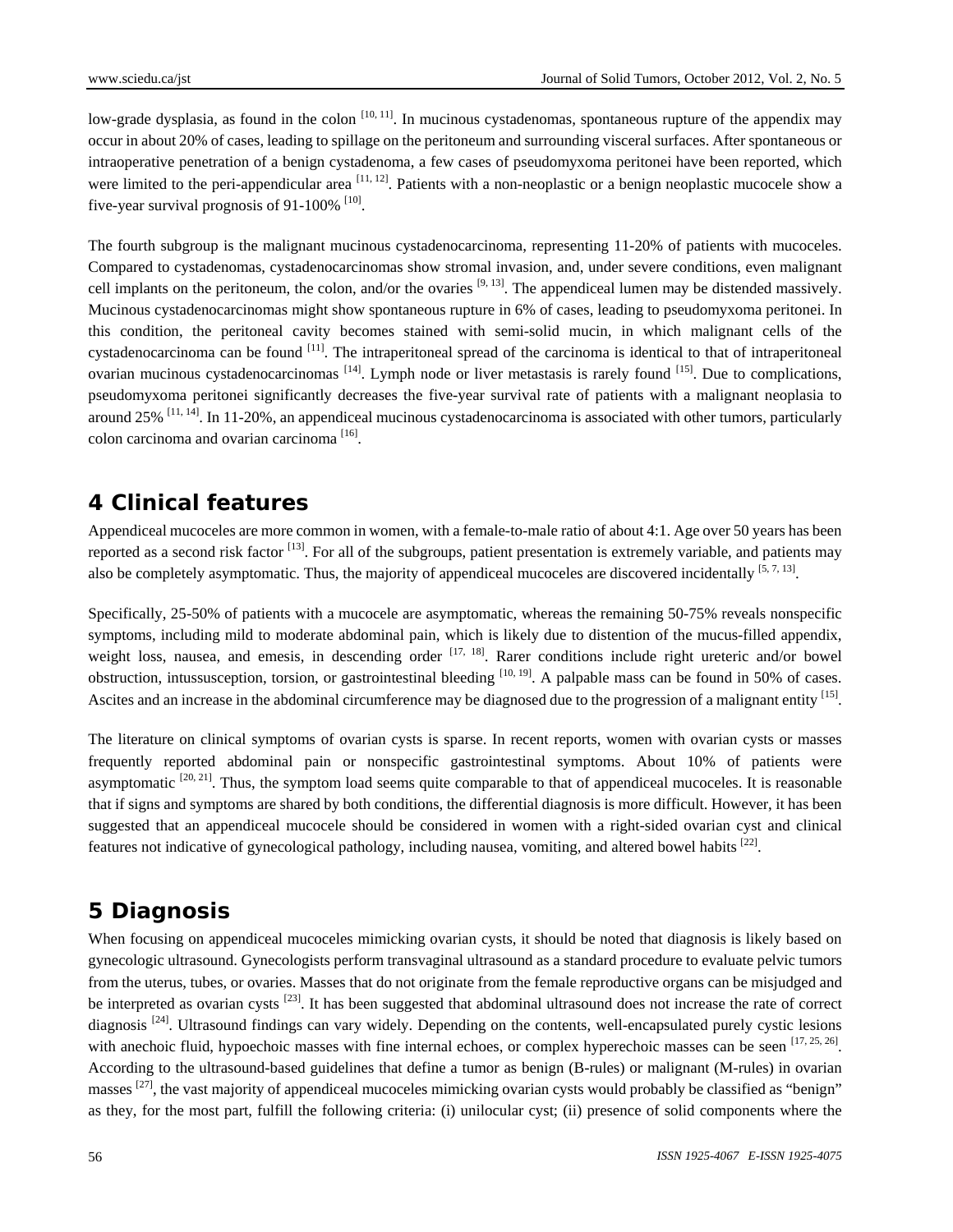largest solid component is  $\lt 7$  mm at the largest diameter; (iii) acoustic shadows; (iv) smooth multilocular tumor less than 100 mm at the largest diameter; and (v) no detectable blood flow on Doppler examination  $[27]$ .

However, a specific ultrasonographic marker of an appendiceal mucocele is the so-called "onion skin sign" and its "dumbbell structure"  $[17, 23]$ . The onion-skin sign can also be found in other mucinous cysts, such as the ovaries, which can thus make diagnosis more difficult <sup>[28]</sup>. This sign has been described as concentric echogenic layers that include numerous septa and fine gravity-dependent echoes [28].

Additional radiologic diagnostic tools might be helpful for the diagnosis of an appendiceal mucocele. Computer tomography (CT) of the lower abdomen usually shows a dumbbell-structured, cystic and well-encapsulated mass, including mural calcification in less than  $50\%$  <sup>[10, 17, 23]</sup>. An intravenous contrast enema helps depict local blood vessels. Using a barium enema, the contrast medium usually fills the appendix only partially  $[17]$ . Cystic masses described with magnetic resonance tomography (MRT) show low signal intensity on T1-weighted images and high signal intensity on T2-weighted images [29]. Both CT and MRT are useful additional examinations that are notable for their excellent evaluation of tissue characteristics and exact anatomic location of masses. MRT, in particular, can be used to depict local inflammation and differentiate cysts from the female reproductive organs to exclude the possibility of ovarian cysts. MRT also has the advantage of emitting no radiation. However, if a simple benign ovarian cyst is suspected, neither CT nor MRT are considered useful <sup>[30]</sup>. Thus, CT and MRT are unlikely to be indicated in the evaluation of appendiceal mucoceles.

The same is true for colonoscopy. If a colonoscopy is performed, the "volcano sign" is indicative of an appendiceal mucocele, with the orifice of the appendix lying in the center of a mound, covered by normal mucosa or a yellowish, lipomatous submucosal mass  $[17]$ . It then is advisable not to move the colonoscope all the way into the cecum to prevent rupture and peritoneal seeding.

In premenopausal women with simple ovarian cysts whose symptoms meet the B-rules guidelines, determination of tumor markers is considered unnecessary. CA 125 levels might be obtained only in postmenopausal women [30]. However, tumor markers, including CEA, CA 19-9, and CA 125 have not proven to be parameters on which to build the diagnosis of appendiceal tumors, as cases of false-negative tumor marker levels in patients with cystadenomas have been reported [17, 29, 31].

Taking all these considerations together, the definitive diagnosis of a neoplasm can be made only postoperatively by histopathology; intraoperatively, frozen section examination can provide diagnosis in many cases, but are distinguished by lower quality than formal in fixed slides  $[32, 33]$ .

### **6 Treatment**

If an appendiceal mucocele is misdiagnosed as an ovarian cyst, a surgical intervention is likely because of persistence or even growth of the detected intraabdominal mass. In this setting, the woman will undergo gynecologic laparoscopy  $[34]$ . This procedure should reveal the structure's origin. But what is the correct procedure following the intraoperative diagnosis of an appendiceal mucocele in the course of gynecologic surgery?

Surgical excision can be made by either laparoscopy or laparotomy. Laparoscopic surgery provides the advantages of good exposure of the entire abdominal cavity, rapid recovery, and a better cosmetic outcome [17]. On the other hand, careful handling of the mucinous appendix is indicated to prevent spillage into the peritoneal cavity, which gives the laparotomic surgery procedure an advantage. If malignancy is suspected, the transition from a laparoscopic to a laparotomic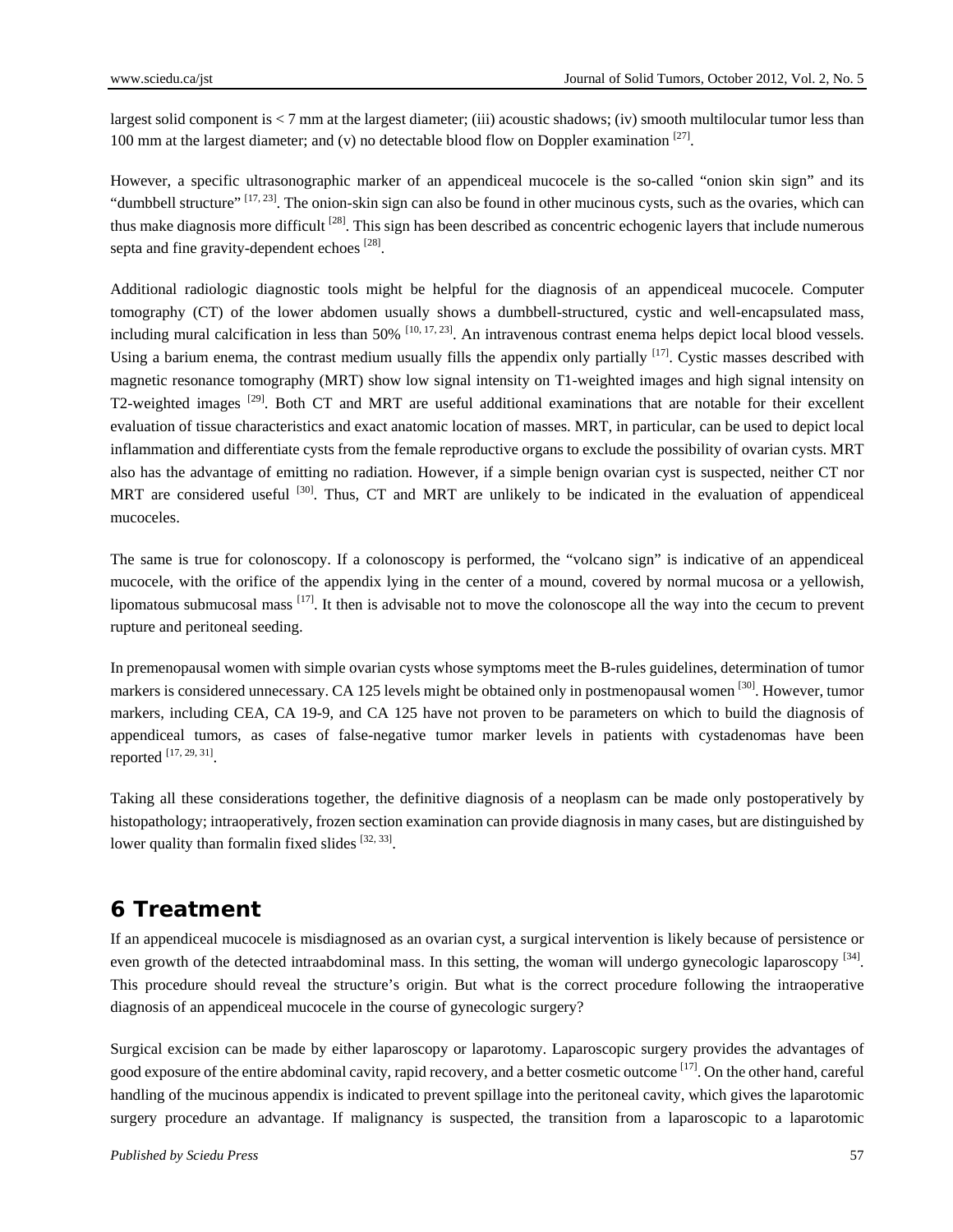exploration has been recommended in order to minimize the risk of rupture and peritoneal extension [10]. Furthermore, Bucher et al. proved a slightly increased rate of inadequate resection when laparoscopic appendectomy was performed, with unclear surgical margins (R1-resection) and a higher rate of peritoneal seeding  $^{[1, 35]}$ .

Thus, the appropriate surgical treatment is an open approach combined with an intraoperative frozen section examination  $[33]$ . A simple retention cyst, an appendix with epithelial hyperplasia, and a cystadenoma with an intact base are treated by simple appendectomy  $[34, 36]$ . Cystadenomas with a larger base of implantation are an indication for cecum resection. Right hemicolectomy used to be the standard treatment for cystadenocarcinomas, but studies have proven no survival advantages with this procedure  $[37, 38]$ . A right hemicolectomy is indicated only if one of the following three criteria apply: (i) necessity to clear the primary tumor or achieve complete cytoreduction; (ii) lymph node involvement; or (iii) histopathological examination indicating a non-mucinous type of cyst  $^{[34,36]}$ .

Simple retention cysts and benign neoplasms show a five-year survival rate of 91-100%, whereas the five-year survival rate for malignant neoplasms is only 25%, due to the complication of pseudomyxoma peritonei<sup>[13]</sup>. Moreover, during laparotomy, an accurate examination of the abdominal cavity is recommended since there is an association between mucinous appendix and colon carcinoma in  $11-20\%$  <sup>[10, 11]</sup>. As an example, treatment of an associated ovarian cystadenocarcinoma includes hemicolectomy, bilateral oophorectomy, and omentectomy [33].

The incidental finding of an appendiceal mucocele also presents a forensic problem, since it is unlikely that the patient has been informed about gastrointestinal surgery in most cases. The gynecologist might choose not to continue with the operation but rather, to perform the excision of the appendiceal mucocele as a two-step procedure. If surgery is continued, it is recommended that this should be performed by a general surgeon  $[23]$ .

## **7 Conclusion**

Appendiceal mucoceles are typically found in middle-aged patients, with a higher incidence in women. Patients often present with nonspecific symptoms and can also be asymptomatic. In some cases, the mucocele is diagnosed during routine gynecologic sonography and can be misdiagnosed as ovarian cysts. We advise gynecologists to consider the possibility of an appendiceal neoplasm, especially when a dumbbell structure in the lower right abdomen is found on ultrasound. If an appendiceal mucocele is incidentally diagnosed during surgery, a laparotomic approach is recommended if the operation is continued. A general surgeon should perform such surgery.

## **References**

- [1] P. Bucher, Z. Mathe, a Demirag, and P. Morel. Appendix tumors in the era of laparoscopic appendectomy. Surgical endoscopy. 2004 Jul.; 18(7): 1063-6. PMid:15156378 http://dx.doi.org/10.1007/s00464-003-9255-x
- [2] D. Collins. 71,000 human appendix specimens. a final report, summarizing forty years' study. Am J Proctol. 1963; 14(365).
- [3] A. Uihlein and J. R. McDonald. Primary carcinoma of the appendix resembling carcinoma of the colon. Surg Gynecol Obstet. 1943; 76: 711.
- [4] A. Warren and A. Warren. A study of 6797 surgically removed appendices. Ann Surg. 1926; 83: 222-235. PMid:17865412 http://dx.doi.org/10.1097/00000658-192602000-00010
- [5] R. Woodruff and J. McDonald. Benign and malignant cystic tumors of the appendix. Surg Gynecol Obstet. 1940; 71: 750-755.
- [6] O. Castle. Cystic dilation of the vermiform appendix. Ann Surg. 1915; 61: 582. PMid:17863360 http://dx.doi.org/10.1097/00000658-191505000-00007
- [7] M. Steinberg and I. Cohn. Primary adenocarcinoma of the appendix. Surgery. 1967; 61: 644-660. PMid:6020971
- [8] A. Qizilbash. Primary adenocarcinoma of the appendix: A clinicopathological study of 11 cases. Arch Pathol. 1975; 99: 556-562. PMid:172053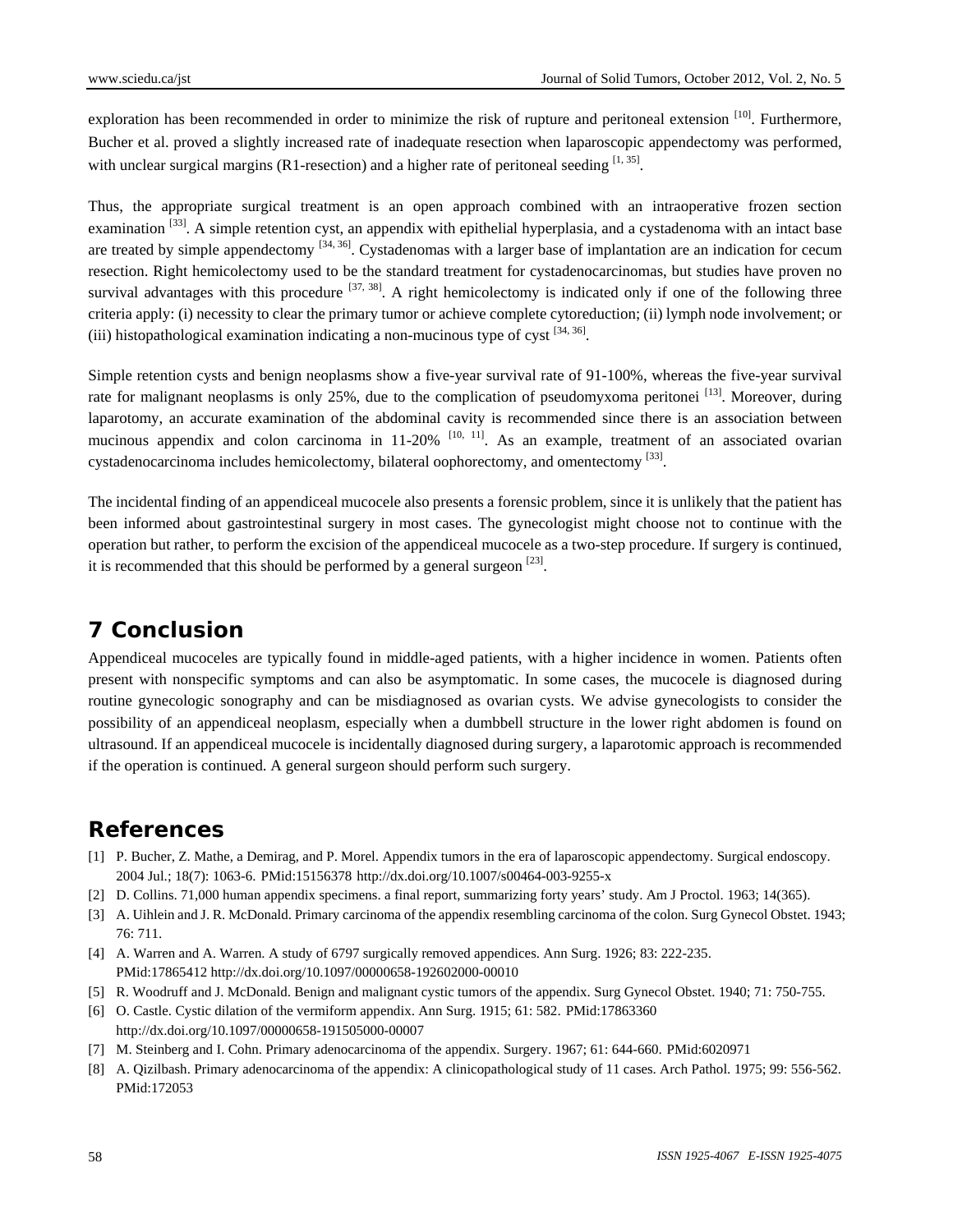- [9] E. Higa, J. Rosai, C. A. Pizzimbono, and L. Wise. Mucosal hyperplasia, mucinous cystadenoma, and mucinous cystadenocarcinoma of the appendix. A re-evaluation of appendiceal 'mucocele'. Cancer. 1973 Dec.; 32(6): 1525-41. http://dx.doi.org/10.1002/1097-0142(197312)32:6<1525::AID-CNCR2820320632>3.0.CO;2-C
- [10] T. Persaud, N. Swan, and W. Torreggiani. Giant Mucinous Cystadenoma of the Appendix. Radiographics. 2007; 553-557. PMid:17374868 http://dx.doi.org/10.1148/rg.272065134
- [11] B. Rampone, F. Roviello, D. Marrelli, and E. Pinto. Giant appendiceal mucocele: report of a case and brief review. World journal of gastroenterology : WJG. 2005 Aug.; 11(30): 4761-3. PMid:16094726
- [12] A. Koktener, K. Akin, D. Kosehan, and C. Dener. Primary appendicealtumors: clinical imaging and pathological findings. Report of four cases. JBR-BTR : organe de la Société royale belge de radiologie (SRBR) = orgaan van de Koninklijke Belgische Vereniging voor Radiologie (KBVR).2011 Mar-Apr; 94(2): 63-5.
- [13] A. J. Aho, R. Heinonen, and P. Laurén. Benign and malignant mucocele of the appendix. Histological types and prognosis. Acta chirurgica Scandinavica. 1973 Jan.; 139(4): 392-400. PMid:4718184
- [14] S. Landen et al. Appendiceal mucoceles and pseudomyxoma peritonei. Surgery, gynecology & obstetrics. 1992 Nov.; 175(5): 401-4. PMid:1440166
- [15] P. H. Sugarbaker. New standard of care for appendiceal epithelial neoplasms and pseudomyxoma peritonei syndrome? The lancet oncology. 2006 Jan.; 7(1): 69-76. http://dx.doi.org/10.1016/S1470-2045(05)70539-8
- [16] M. Kahn and I. H. Friedman. Mucocele of the appendix: diagnosis and surgical management. Diseases of the colon and rectum. 1979; 22(4): 267-9. PMid:19213371 http://dx.doi.org/10.1007/BF02586892
- [17] C. Bartlett, M. Manoharan, and A. Jackson. Mucocele of the appendix a diagnostic dilemma: a case report. Journal of medical case reports. 2007 Jan.; 1: 183. PMid:18093329 http://dx.doi.org/10.1186/1752-1947-1-183
- [18] C. Chiu, P. Wei, M. Huang, W. Wang, T. Chen, and W. Lee. Laparoscopic resection of appendiceal mucinous cystadenoma. J Laparoendosc Adv Surg Tech A. 2005; 15: 325-8. PMid:22743261 http://dx.doi.org/10.1089/lap.2005.15.325
- [19] L. Stocchi, B. G. Wolff, D. R. Larson, and J. R. Harrington. Surgical treatment of appendiceal mucocele. Archives of surgery (Chicago, Ill. : 1960). 2003 Jun.; 138(6): 585-9; discussion 589-90.
- [20] A. Guzel, U. Kuyumcuoglu, and M. Erdemoglu. Adnexal masses in postmenopausal and reproductive age women. J Exp Ther Oncol. 2011; 9(2): 167-9. PMid:21699024
- [21] T. Wasim, A. Majrroh, and S. Siddiq. Comparison of clinical presentation of benign and malignant ovarian tumours. J Pak Med Assoc. 2009 Jan; 59(1): 18-21.
- [22] K. Prasad, Shetty, M. Ramesh, Saraswathi, and Ramesh. Mucocele of Appendix Secondary to Cystadenoma a Diagnostic Challenge. OJHAS. 2010; 9 (2): 14.
- [23] K. Nouri, M. Demmel, J. Ott, R. Promberger, J. C. Huber, and K. Mayerhofer. Villous mucinous cystadenoma of the appendix in a postmenopausal woman. JSLS : Journal of the Society of Laparoendoscopic Surgeons / Society of Laparoendoscopic Surgeons. 2010; 14(2): 296-8.
- [24] C. C. Huang, L. K. Lo, and L. W. Koh. Pelviscopic removal of an appendiceal mucocele. The Journal of the American Association of Gynecologic Laparoscopists. 1994 Feb.; 1(2): 174-6. http://dx.doi.org/10.1016/S1074-3804(05)80786-8
- [25] P. Skaane, T. E. Ruud, and J. Haffner, "Ultrasonographic features of mucocele of the appendix". Journal of clinical ultrasound : JCU. 1998 Oct.; 16(8): 584-7. PMid:3152405
- [26] B. H. R. Vriens and J. M. Klaase. Giant mucinous cystadenoma of the appendix. American journal of surgery. 2007 Sep.; 194(3): 392-3. PMid:17693289 http://dx.doi.org/10.1016/j.amjsurg.2006.11.041
- [27] D. Timmerman et al. Simple ultrasound-based rules for the diagnosis of ovarian cancer. Ultrasound in obstetrics & gynecology : the official journal of the International Society of Ultrasound in Obstetrics and Gynecology. 2008 Jun.; 31(6): 681-90.
- [28] S. Perlman, Y. Hazan, Z. Hagay, Z. Appelman, and B. Caspi. "Onion skin" sign in an ovarian mucinous cyst. Journal of clinical ultrasound: JCU. Jan. 2012.
- [29] I. Okuda, M. Matsuda, H. Noguchi, and T. Kokubo. Massive mucinous cystadenoma of the appendix with intussusception in an adult: usefulness of reconstructed computed tomography images. Radiation medicine. 2008 Feb.; 26(2): 88-91. PMid:18301985 http://dx.doi.org/10.1007/s11604-007-0201-z
- [30] E. R. Myers et al. Management of adnexal mass. Evidence report/technology assessment. 2006 Feb.; 130: 1-145.
- [31] C. Scaffa, O. Di Bella, E. Tartaglia, M. Rotondi, F. Lup, and E. M. Messalli. Surgical approach to appendiceal mucocele mimicking an adnexal complex mass: case report. European journal of gynaecological oncology. 2007 Jan.; 28(6): 503-5. PMid:18179147
- [32] H. Iswariah, M. Metcalfe, D. Lituri, and G. Maddern. Mucinous cystadenoma of the appendix. ANZ journal of Surgery. 2004; January: 918-919. PMid:15456452 http://dx.doi.org/10.1111/j.1445-1433.2004.03180.x